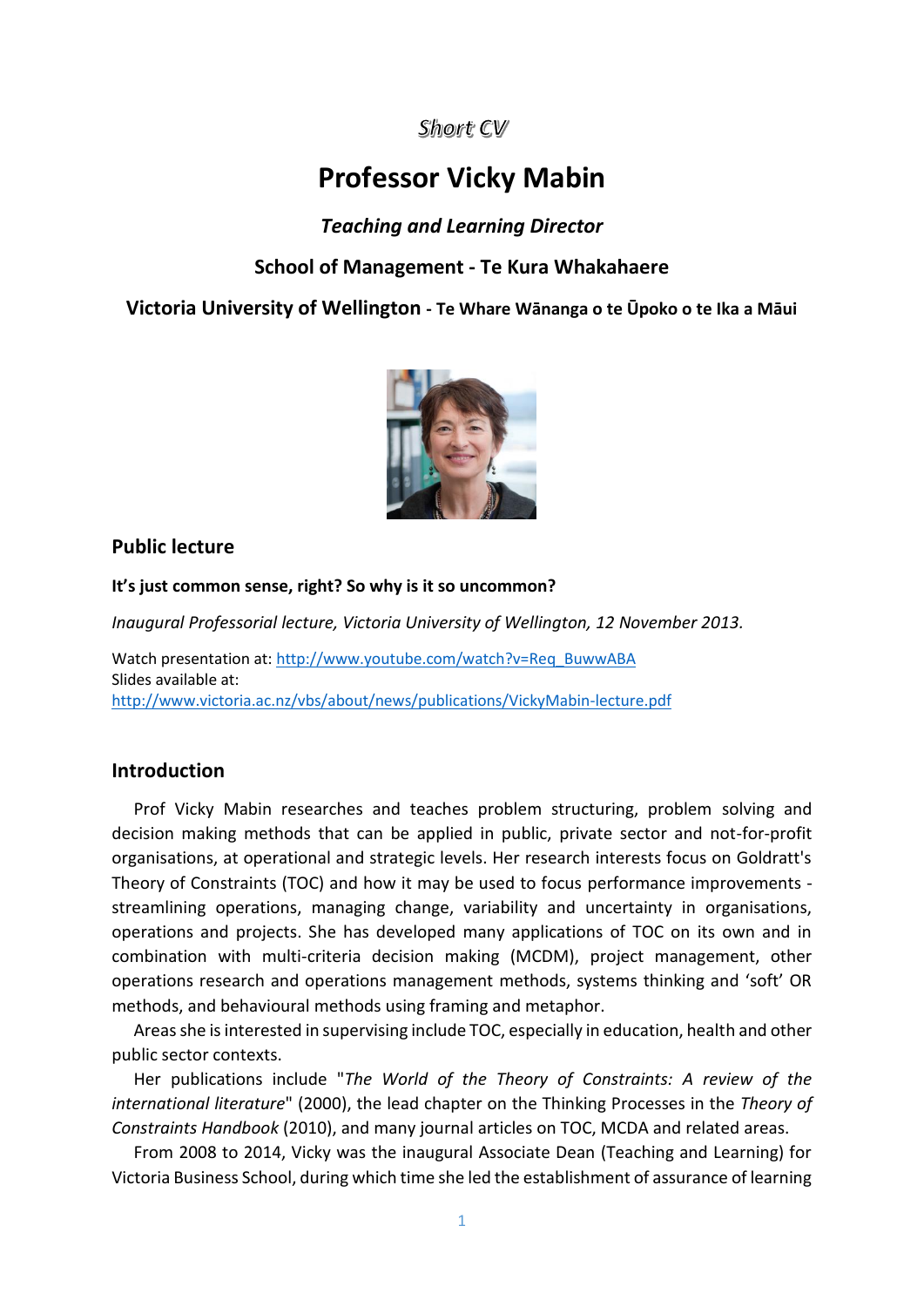and other assessment processes for accreditation, as well as various initiatives including the Showcasing Teaching Excellence project, the Teaching Matters website, and Victoria Business School's Internationalisation At Home and groupwork projects.

Vicky is a Fellow of the Operational Research Society (UK); past President of the Operational Research Society of New Zealand; and past Chairperson of the Wellington Chapter of the NZPICS. She has served on the examinations board for TOCICO, and as an Associate Editor for the *Decision Sciences Journal of Innovative Education*, and Editor of *International Transactions in Operational Research*, for which she remains on the Editorial Board. She has had a long association with the **Operations Research Society of New Zealand** (ORSNZ) including a term as President, and over 2 decades on the National Council.

Prior to joining Victoria University in 1991, she worked for NZ's main scientific and industrial research institute, working with business, government and industry on a wide range of strategic and operational problems. She has worked with many government organisations and not-for-profits assisting them with priority setting, particularly for project selection, both paid and pro bono.

## **Qualifications**

- **PhD (Operational Research)** (Lancaster, UK) 1981
- **Postgraduate Certificate in Higher Education Learning and Teaching** (Victoria University of Wellington) 2012
- **BSc(Hons) (First Class - Economics)** (Canterbury, NZ) 1975
- **Goldratt Institute 'Jonah' training**, 1997
- **TOCICO Certification**, 2004
- **FORS** (Fellow of The Operational Research Society) UK, 2004

#### **Research Interests**

- theory of constraints (focused performance/constraints management)
- multi-criteria decision making
- multimethodology
- operational research/ management science methods

## **Memberships**

**TOCICO** – Theory of Constraints International Certification Organization; **DSI** - Decision Sciences Institute;

**ORSNZ** - Operations Research Society of New Zealand;

**ORS** - Operational Research Society (United Kingdom);

**ANZAM** - Australian and New Zealand Academy of Management;

**ProChain University Affiliate Program**.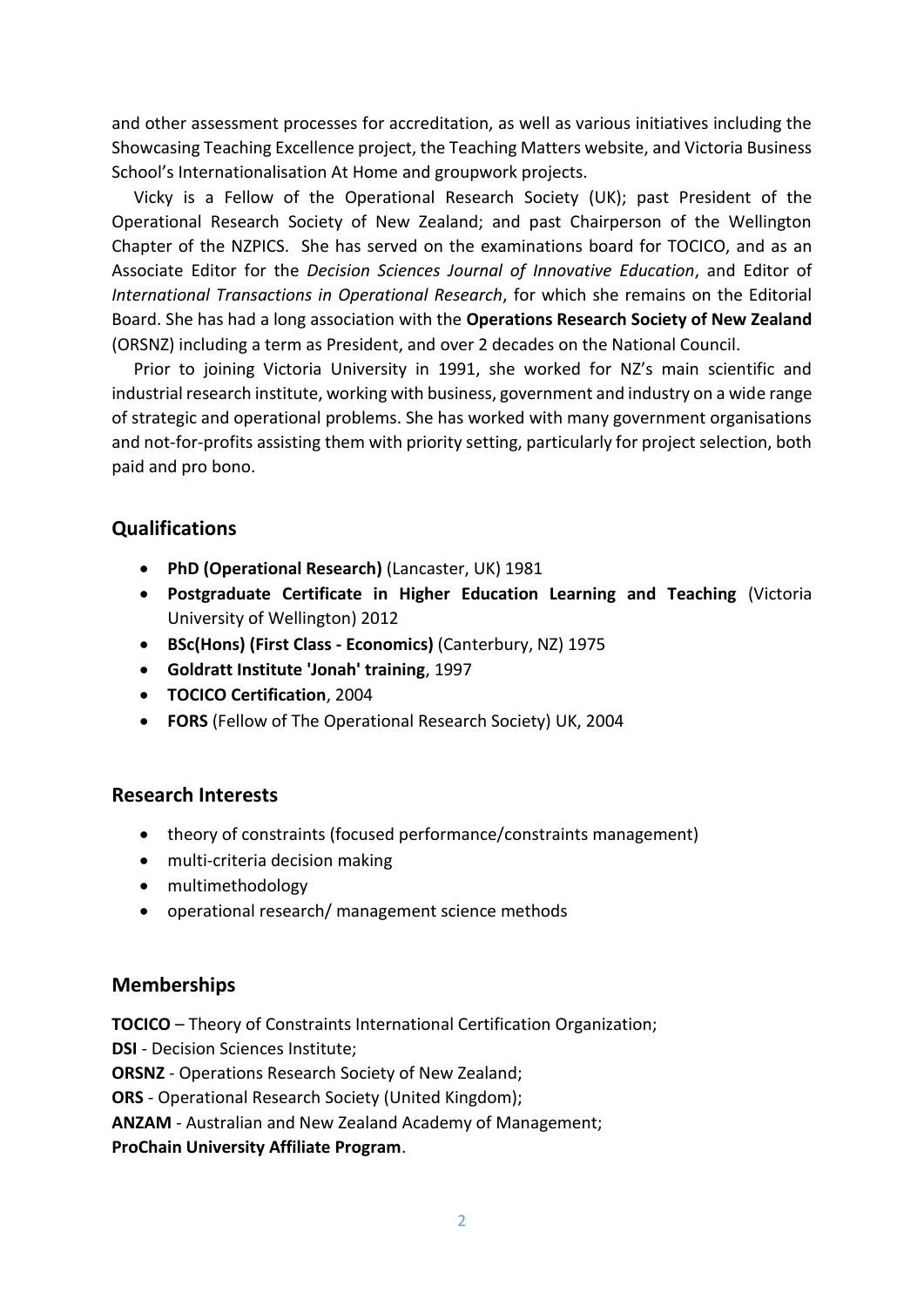### **Publications**

#### **Refereed Articles**

- Mabin, VJ., Yee J, Babington, S., Caldwell, V. & Moore RM. (2017). Using the Theory of Constraints to resolve long-standing resource and service issues in a large public hospital. *Health Systems,* online*,*  <http://dx.doi.org/10.1080/20476965.2017.1403674> .
- Mirzaei, M. & Mabin, V. (2017) Agile project management and public policy development projects: A case study from New Zealand. *New Zealand Journal of Applied Business Research*, 15(1), 59-75.
- Peace, C., Mabin, V. J., Cordery, C. (2017) Due diligence: a panacea for health and safety risk governance? *Policy and Practice in Health and Safety*, DOI: 10.1080/14773996.2016.1275497
- Sommer KA & Mabin VJ. (2015). Insights into the eldercare conundrum through complementary lenses of Boardman's SSM and TOC's Evaporating Cloud, *European Journal of Operational Research*, DOI 10.1016/j.ejor.2015.06.033
- Moore, RM & Mabin VJ. (2014). Reaching Community Consensus on Reforms for More Sustainable Urban Water Management Systems: The Case of Kāpiti, New Zealand. *International Journal of Systems and Society,* 1(2), pp 23-40.
- Clark, G. & Mabin, VJ. (2011). Navigating Aged Care Options: A multi-framing approach, *OR Insight* 24 (1), 1-16.
- Davies, J & Mabin VJ, (2009). A Systems Perspective on the Embedded Nature of Conflict: understanding and extending the use of the TOC conflict resolution process using a multimethodological approach, *Systemist*, Vol 31, 25th anniversary edition, 2009, pp 63-81.
- Kim, S, Cox, JF & Mabin VJ. (2009). An exploratory study of protective capacity in a re-entrant line, *International Journal of Production Research*, published 9 July 2009, doi 10.1080/00207540902991666: 1-26.
- Davies, J., & Mabin, V. (2009). Research Issues: Theory of Constraints*. Decision Line*, Vol. 40, No. 2, March 2009, pp. 9-15.
- Davies, J., Mabin, V. & Elias, A. (2008). Agricultural and energy policies biofuels and food: a systems perspective. *Systemist*, Vol 30 (2), September 2008, pp. 106-116.
- Mabin, VJ, Davies, J and Kim S, Rethinking Tradeoffs and OR/MS Methodology, *Journal of The Operational Research Society*, doi: 10.1057/jors.2008.90
- Davies, J, Howell, B. & Mabin V. Telecommunications Regulation, Regulatory Behavior and its Impact – A Systems View, *Communications and Strategies*, 70, 2nd Quarter, 2008: 1-23.
- Kim, S., V. J. Mabin, & Davies J. (2008). "The theory of constraints thinking processes: retrospect and prospect " *International Journal of Operations & Production Management* 28 (2): 155 - 184.
- Davies, J. & Mabin, V. (2007). Investing in the research and science system Government choices, systemic consequences, *The International Journal of Business Strategy*, 2007, Vol VII, Number 1, pp. 56-71.
- Davies, J., Mabin, V. & Howell, B., (2006) 'Systems approaches to Understanding the Plight of Telecommunications Regulators', *The International Journal of Business Research*, Vol V, 1.
- Mabin, V., Davies, J. & Cox, J., 'Using the Theory of Constraints Thinking Processes to Complement Systems Dynamics' Causal Loop Diagrams in Developing Fundamental Solutions', *International Transactions in Operational Research*, 13 (2006), pp. 33-57.
- Cox, J., Mabin, V. & Davies, J., 'A Case of Personal Productivity: Illustrating Methodological Developments in TOC', *Journal of Human Systems Management* 24, Special Issue on Theory of Constraints, (2005), pp.39-65.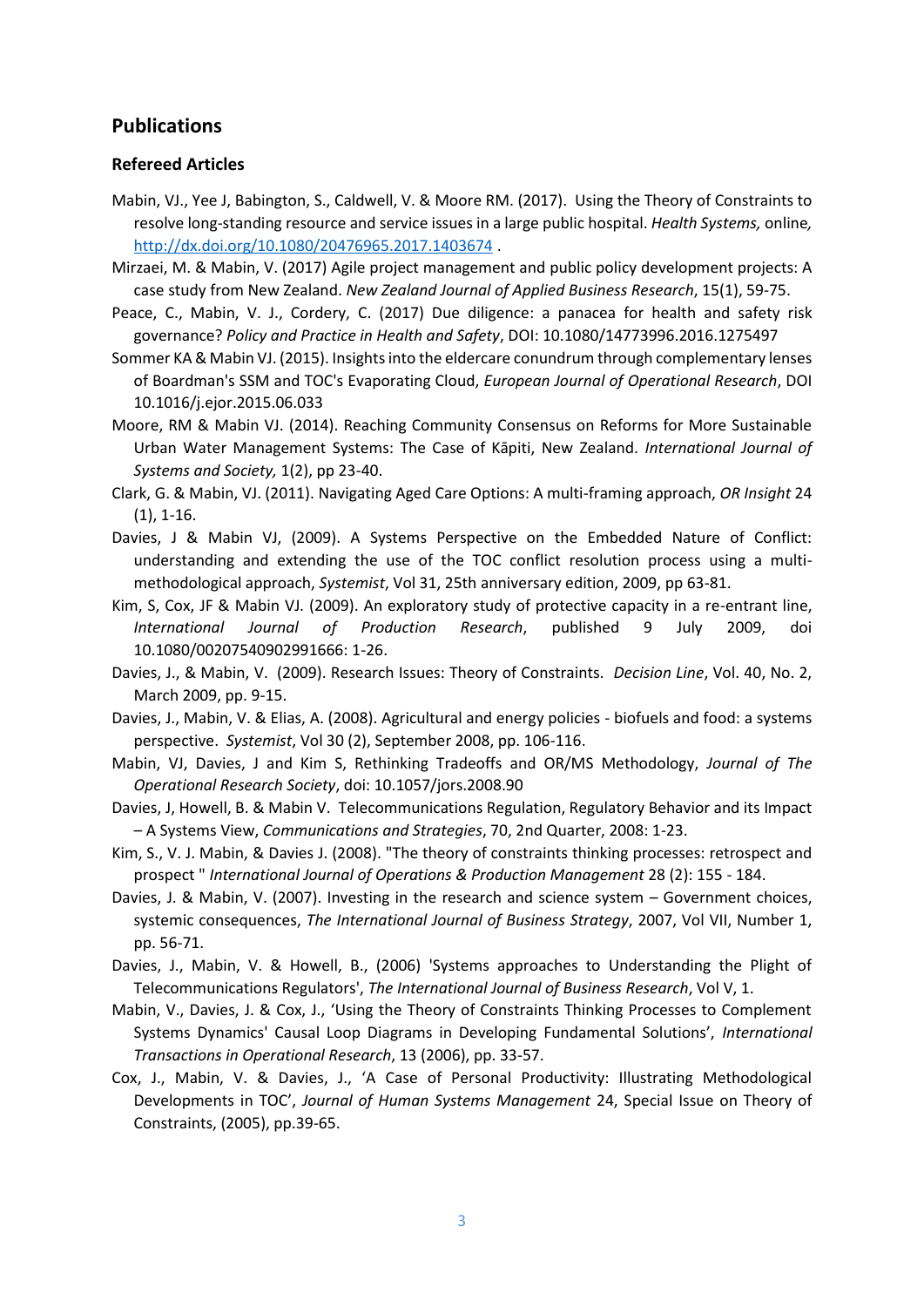- Davies, J., Mabin, V.J. & Balderstone S.J., 'The Theory of Constraints: a methodology apart? a comparison with selected OR/MS methodologies', *OMEGA The International Journal of Management Science*, 33, 6, (2005), pp. 506–524.
- Mabin, V.J. & Davies, J., 'A Framework for Understanding the Complementary Nature of TOC Frames: Insights from the Product Mix Dilemma', *International Journal of Production Research*, 41, 4 (2003), pp. 661-680.
- Mabin, V. J. & Balderstone, S. J., 'The Performance of the Theory of Constraints Methodology: Analysis and Discussion of Successful TOC Applications', *International Journal of Operations & Production Management*, 23, 6 (2003), pp. 568-595.
- Mabin, V. J., Forgeson, S. & Green L., 'Harnessing Resistance: Using the Theory of Constraints to Assist Change Management', *Journal of European Industrial Training* 25, 2/3/4 (2001), pp. 168-191.
- Davies, J. & Mabin, VJ., 'Knowledge Management and the Framing of Information: A Contribution of OR/MS Practice and Pedagogy', *Journal of Operational Research Society*, 52, 8 (August 2001), pp. 856-872.
- Mabin, V., Menzies, M., King, G. & Joyce, K., 'Public Sector Priority Setting using Decision Support Tools', *Australian Journal of Public Administration*, 60, 2, (June 2001), pp. 44-59.
- Mabin, Victoria J., 'Toward a Greater Understanding of Linear Programming, Theory of Constraints and the Product Mix Problem', *Production and Inventory Management Journal*, 42, 3 (2001), pp. 52-54.
- Davies, J. & Mabin, V., 'Assessing the Relative Effectiveness of Sports Organisations: a case study reviewing an application of MCDA in sport', European Journal for Sport Management, 7, 1, (2000), pp. 56-81.
- Mabin, V. & Gibson, J.O., 'Synergies from Spreadsheet LP used with the Theory of Constraints: A Case Study', *Journal of the Operational Research Society*, 49, 9 (September 1998), pp. 918-927.
- Mabin, V., Menzies, M., King, G. & Joyce, K., 'Electronic Meeting Support and Multi-Criteria Decision Analysis as Tools to Assist Decision Making in the Public Sector', *Public Sector*, 20, 2 (June 1997), pp. 13-18.

#### **Books/scholarly editions/monographs**

- Mabin VJ, Daniell EJ & Hislop LJ, *A practical guide to the theory of constraints*. Victoria University of Wellington, (2017), 6th Ed., 110pp.
- Mabin, V.J. & Beattie, M., *'A Practical Guide to Multi-Criteria Decision Analysis: A Workbook Companion to V.I.S.A.*', Victoria University of Wellington, 6th Edition, May (2016), 109 pp.
- Mabin, VJ & Balderstone, S, *'The World of the Theory of Constraints: A Review of the International Literature*', (Boca Raton Florida, St. Lucie Press/APICS Series on Constraints Management, 2000), 223pp.

#### **Chapters**

- Kimani, S, Mabin, V & Davies, J. (2016). Application of Theory of Constraints-Thinking Process to Achievement of University Students' Learning Goals. In Adhiambo J. M & Kang'ethe N. S. (Eds) Reorienting the curriculum for sustainability. Proceedings of the 8th Interdisciplinary session. CUEA Press, Nairobi, Kenya. Pp 1-20.
- Mabin, VJ & Davies, J. (2010) 'The TOC Thinking Processes: Their Nature And Use Reflections And Consolidation', Chapter 23 in Cox, JF and Schleier, J. *Theory of Constraints Handbook*, New York: McGraw-Hill, pp 631-669.